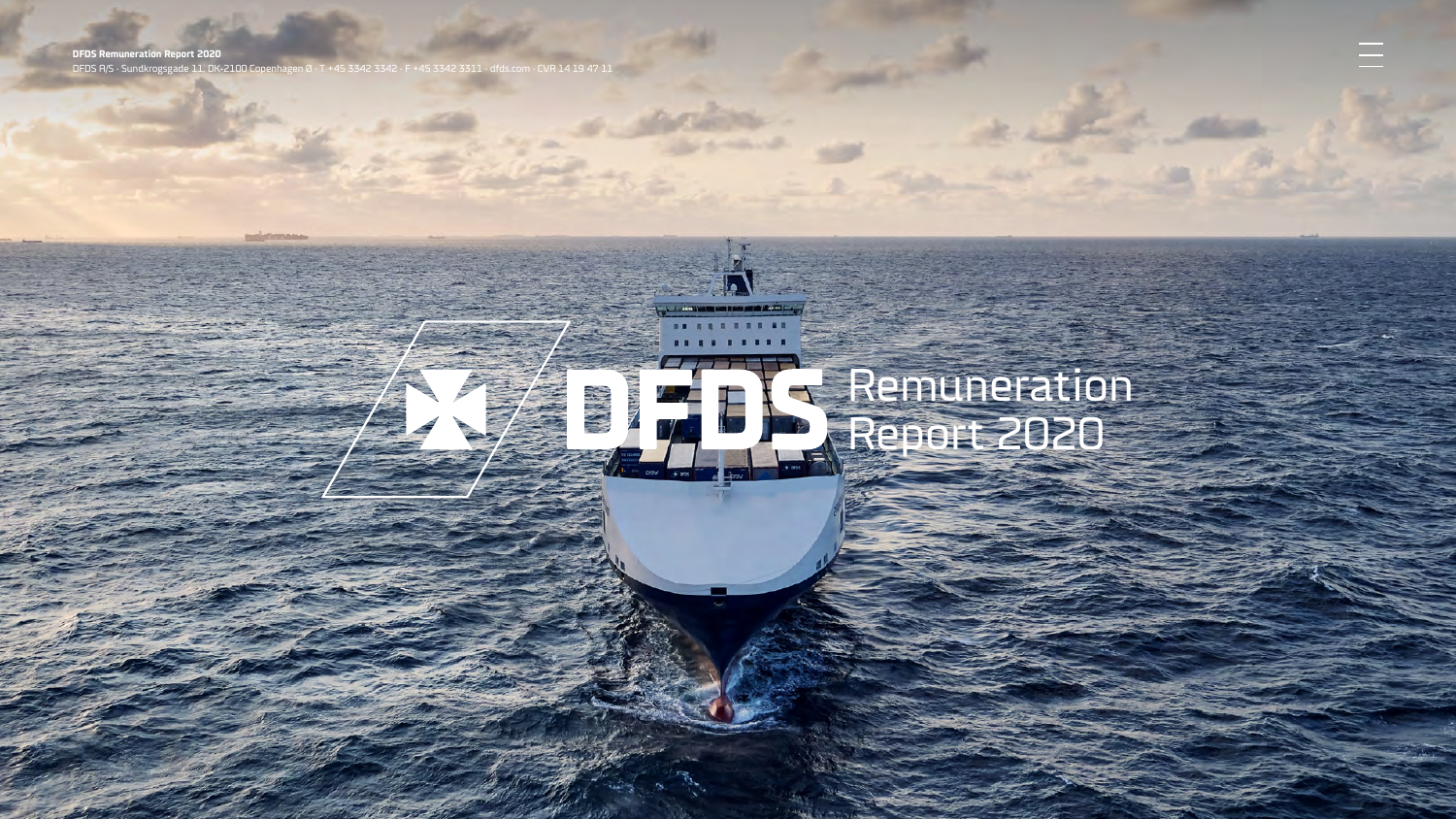#### 3 **[Chair's statement](#page-2-0)**

4 **[Introduction](#page-3-0)**

Remuneration Committee priorities in 2020

#### 4 **[Remuneration Policy Summary](#page-3-0)**

Box 1: Remuneration elements of Remuneration Policy – 2020 Expected remuneration policy changes for 2021

#### 5 **[Remuneration of Board of Directors](#page-4-0)**

Fixed fee

Table 1: Fixed fees, Board of Directors – 2019-20

#### 6 **[Remuneration of Executive Board](#page-5-0)**

Table 2: Total remuneration, Executive Board – 2019-20 Table 3: Granted share options, Executive Board Figure 1: Actual pay-mix, Executive Board – 2020

- 8 **[Executive remuneration key figures](#page-7-0)** Table 4: Executive remuneration key figures – 2017-20
- 8 **[Deviation from the Policy](#page-7-0)**
- 9 **[Board of Directors' statement](#page-8-0)**
- 10 **[Independent Auditors' statement](#page-9-0)**
- 11 **[Appendix: Remuneration Policy 2020 Summary](#page-10-0)** Table 5: Remuneration Policy elements, Board of Directors – 2020 Table 6: Remuneration Policy elements, Executive Board – 2020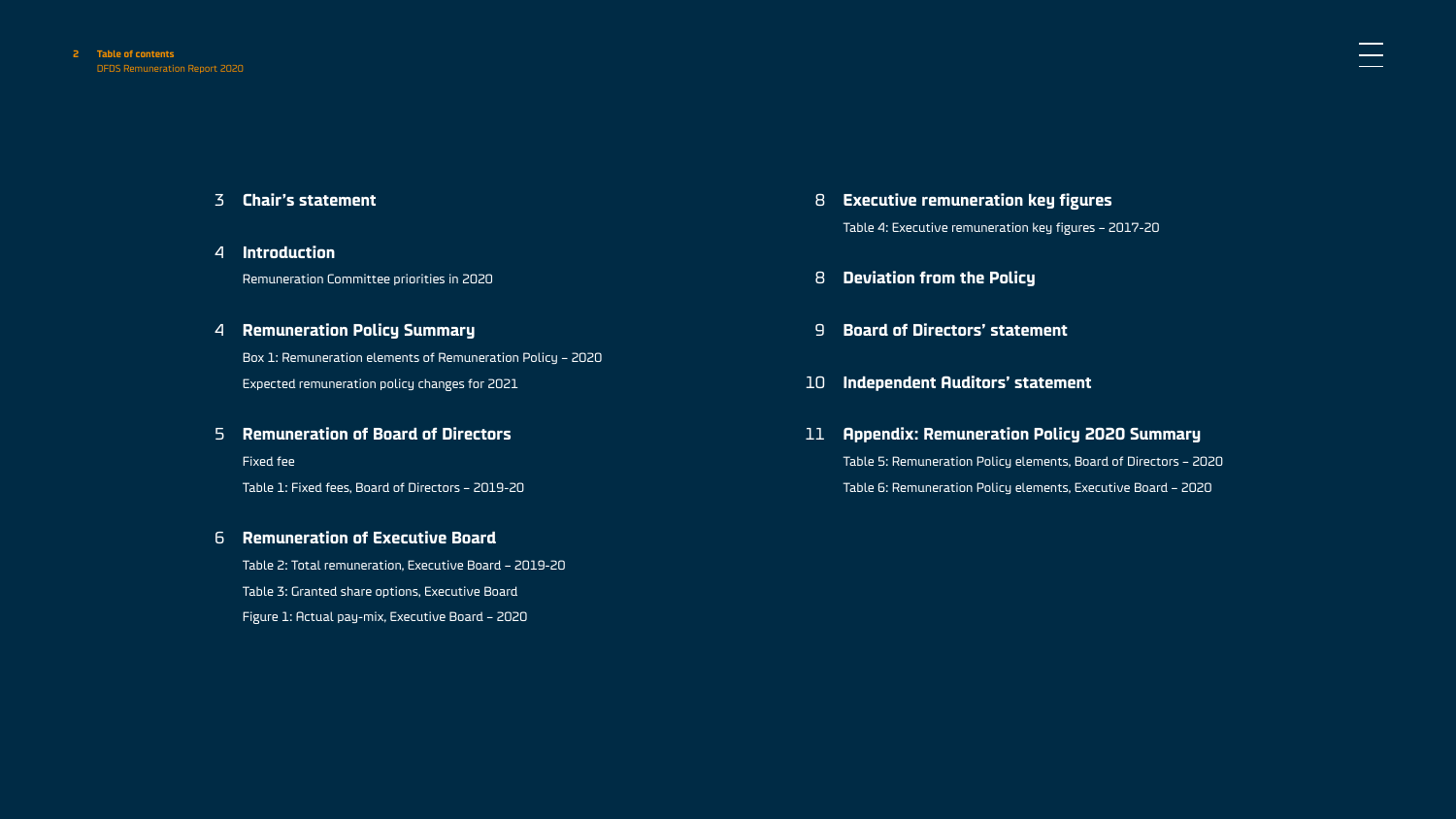# <span id="page-2-0"></span>**Chair's statement**

#### Dear shareholder

On behalf of the Board of Directors, I present DFDS' remuneration report for 2020.

Our objective with this report is to give an overview of the remuneration of DFDS' Executive Board and Board of Directors, in alignment with the remuneration policy guiding the year of 2020. The remuneration is consistent with the framework provided by the Remuneration Committee and the Board of Directors. There has been no deviation or derogation from the framework provided by the Remuneration Policy.

DFDS' financial performance was deeply impacted by the corona pandemic during 2020. This caused a downgrade of the financial forecast from the initially expected EBITDA before special items of DKK 3.5 – 3.9 bn to a reduction towards DKK 2 bn, as announced with the release of the 1st quarter 2020 results. With

targeted crisis response, structural adjustments and optimisations, DFDS managed to partly recover from this downgrade, ending the year with an EBITDA before special items of DKK 2.7 bn. This not only curbed the 2020 downturn, but also positioned DFDS strongly for improved returns going forward, as opportunities for e.g. growth, fleet optimization and climate improvements were also pursued. The achievement was realised through extraordinary actions of the management of DFDS throughout 2020 and by the outstanding engagement of the wider organization. The remuneration of the Executive Board for 2020 reflects this.

During 2020, we have formalized the work of the Remuneration Committee even further and we have made deep dive analysis in several areas to prepare for a full review and adjustment of the remuneration policy. Our goal is to provide transparency around executive remuneration, as reflected in this report, as well as in the revised remuneration policy for 2021 onwards.

**Claus V. Hemmingsen** Chair of the Board

Chair of the Remuneration and the Nomination Committee

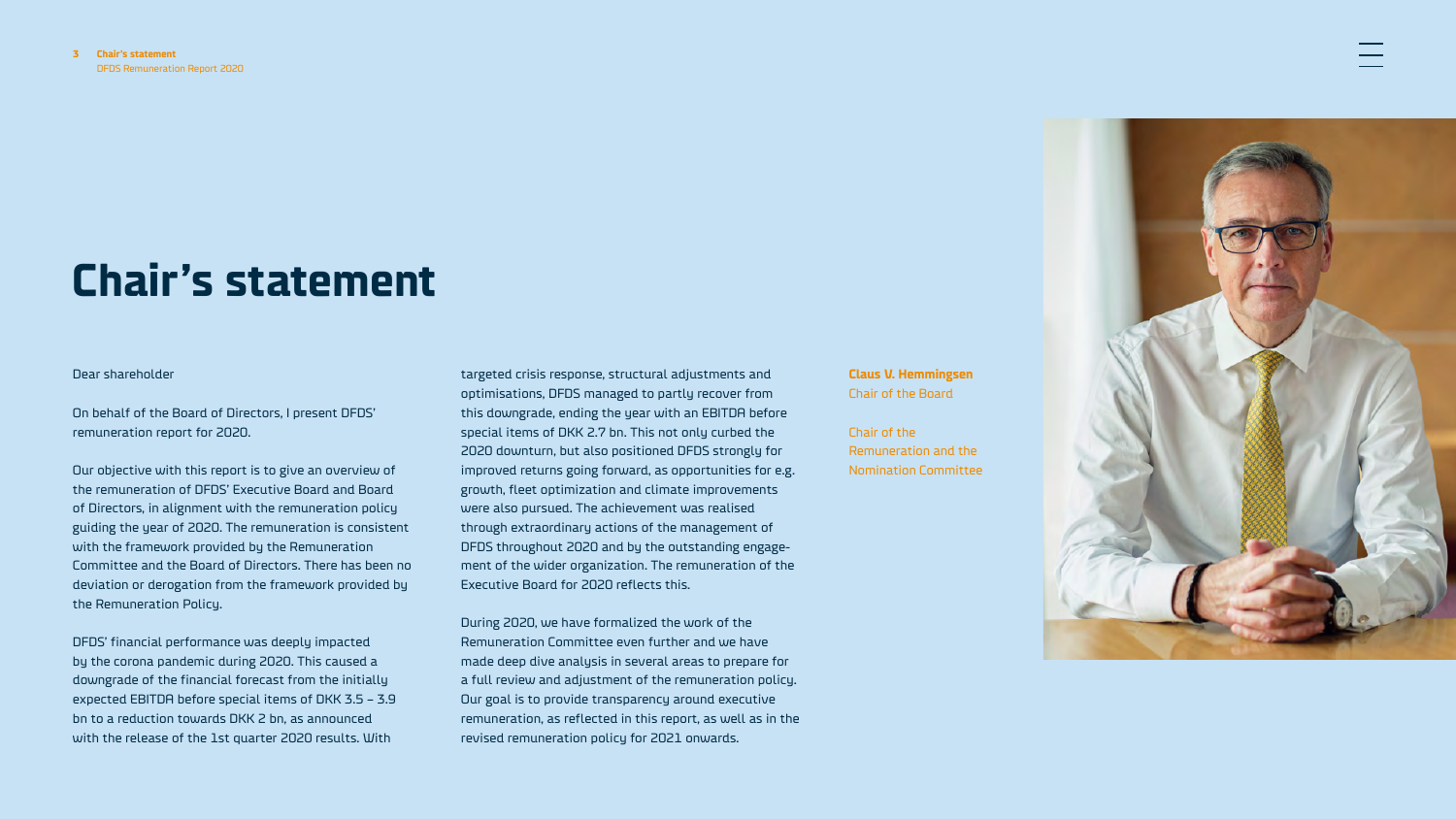### <span id="page-3-0"></span>**Introduction**

The purpose of this report is to give a transparent and comprehensive overview of the remuneration of DFDS' Executive Board and Board of Directors ('Board') in 2020. The report is reflective of and in alignment with the remuneration policy guiding the year of 2020 (summarised and described in section 2 and in section 9, Appendix) and it is aligned with the requirements of the new section 139b of the Danish Companies Act and the Recommendations on Corporate Governance issued by the Danish Committee on Corporate Governance.

The application of the remuneration policy is to be considered in the context of DFDS' financial performance in 2020 which was heavily impacted by the global corona pandemic. The extensive lockdowns and travel restrictions throughout Europe hit DFDS' passenger business very hard; firstly, during the lockdown in Q1/Q2 and secondly, from September onwards. The original outlook of EBITDA before special items at DKK 3.5 – 3.9 bn was in May downgraded to 'likely to be reduced towards DKK 2 bn', but with resolute crisis response, commercial initiatives, cost savings and downsizing of the global organisation, DFDS managed to recover significantly from the downgrade and delivered EBITDA before special items of DKK 2.7 bn. In parallel, DFDS continued to pursue growth opportunities, fleet optimisation and climate improvements.

#### **Remuneration Committee priorities in 2020**

Within the Remuneration Committee ('Committee'), the impact of the global pandemic led to considerations of how the situation should impact remuneration for the Executive Board, short and long term. This involved assessment of short-term impact of the pandemic on executive pay (beyond the guidelines already set out in the policy) and revision of the purposes of the long-term scheme. The work was conducted in co-operation with external advisors.

Another priority of the Committee was to establish a proper benchmark to assess DFDS' executive pay against the market. A remuneration peer group of 10 Danish companies was established with similarities to DFDS (size, market value, number of FTE's and geographical reach of operations) to guide the remuneration of both the Board and the Executive Board. The Committee will continue to monitor other potentially relevant companies and adjust the peer group on a yearly basis.

# **Remuneration Policy Summary**

The objectives of the remuneration policy are to attract, engage and retain qualified members of the Board and the Executive Board, and to fulfill the interests of the shareholders through remuneration elements that support DFDS' financial performance, strategy and long-term value creation. The remuneration elements and principles are outlined in Box 1 and described in further details in the current remuneration policy at dfds.com. A detailed outline is also included in section 9, Appendix (Tables 5 and 6).

#### **Box 1: Remuneration elements of the Remuneration Policy – 2020**

#### **Remuneration elements of the members of the Board:**

- Fixed annual fee ('base fee') for all members
- The base fee is set in relation to scope and complexity of the member's work, benchmarked with fees in other, comparable companies
- The member is not covered by a pension scheme; nor is the member entitled to short- or long-term incentives.

#### **Remuneration elements of the Executive Board:**

- Base salary: the annual guaranteed cash wage
- Pension: company contributions to a pension scheme
- Benefits: including but not limited to company car, phone, private health care and staff benefits
- Short-term incentive ('STI'): awarded as a target at the beginning of a financial year with performance specific metrics to be assessed and evaluated for pay-out at the end of the year
- Long-term incentive ('LTI'): awarded as share options, to be vested over 3-5 years in reflection of the share price and thereby aligning with shareholder interests and serving as a combined retention and value creation incentive
- The same objectives are applied in the remuneration policy for the senior DFDS management group to ensure organisational alignment in the guiding principles behind the incentives.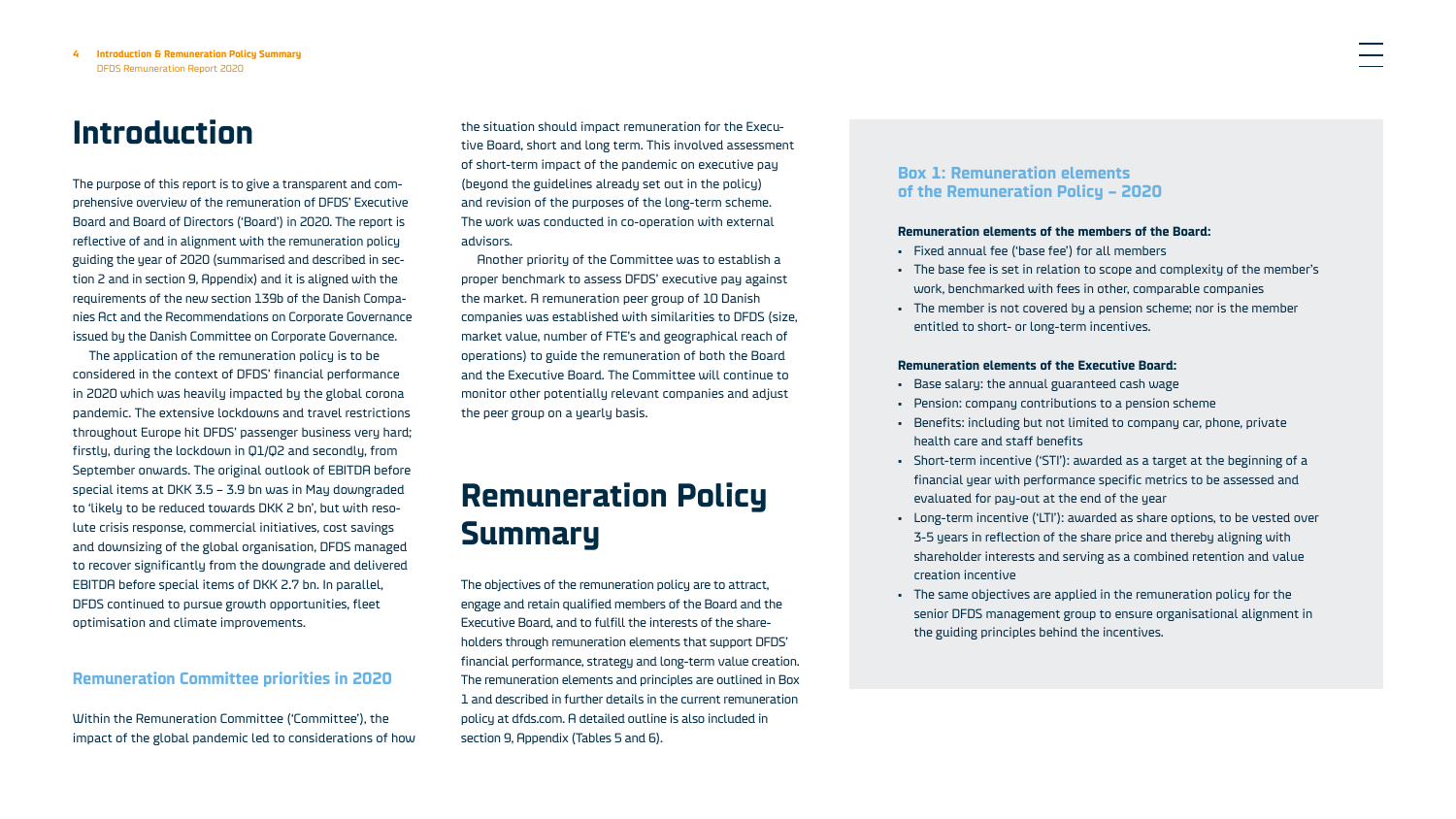<span id="page-4-0"></span>**5 Remuneration Policy Summary** (continued) **& Remuneration of Board of Directors** DFDS Remuneration Report 2020

#### **Expected remuneration policy changes for 2021**

In 2020, the Committee has undertaken a review of the policy to ensure continuous support of DFDS' business strategy whilst also enabling the longer-term attraction, engagement and retention of executive leaders. Further, the policy has been reviewed to ensure compliance with the current, Danish regulation and corporate governance principles.

Based on the review the new policy will include a more detailed description of the context that drives the remuneration design, including shareholder interests, strategy, value creation and industry dynamics. Further, it will introduce a more detailed description of short-term incentives and introduce an adjusted LTI-model. The changes are described further in the revised policy for 2021 which will be published on dfds.com, subject to approval at the Annual General Meeting in March 2021.

### **Remuneration of Board of Directors**

#### **Fixed fee**

In accordance with the remuneration policy for 2020, the Board was remunerated with fixed fees, varying in relation to scope and complexity of the member's work. Each Board member received a fixed fee and the members of

the committees also received a multiple of the fixed fee for the extra work contained in these roles. The realised fees are summarized in Table 1.

The total remuneration for Board of Directors increased by 9% from DKK 4.8 m (2019) to 5.3 m (2020).

### **Table 1: Fixed fees, Board of Directors – 2019-20 (audited)**

| <b>DKK '000</b>                           |                                                              |       | <b>Board Fee</b> |      | <b>Committee fees</b>    |       | <b>Total Remuneration</b> |        | <b>Number of shares</b> |  |
|-------------------------------------------|--------------------------------------------------------------|-------|------------------|------|--------------------------|-------|---------------------------|--------|-------------------------|--|
| <b>Name</b>                               | <b>Commitees</b>                                             | 2020  | 2019             | 2020 | 2019                     | 2020  | 2019                      | 2020   | 2019                    |  |
| Claus V. Hemmingsen<br>(Chair)            | Chair of the Nomination &<br><b>Remuneration Committees</b>  | 1,125 | 1,031            | 100  | 88                       | 1,225 | 1,119                     | 3,336  | 3,336                   |  |
| <b>Klaus Nyborg</b><br>(Vice Chair)       | Member of the Nomination &<br><b>Remuneration Committees</b> | 750   | 675              | 100  | 88                       | 850   | 763                       | ۰.     |                         |  |
| <b>Anders Götzsche</b>                    | Chair of the Audit Committee                                 | 375   | 356              | 250  | 238                      | 625   | 594                       | 3,500  | 1,300                   |  |
| Marianne Dahl                             | Member of the Nomination &<br><b>Remuneration Committees</b> | 375   | 356              | 100  | 119                      | 475   | 475                       | 1,817  | 1,817                   |  |
| Jill Lauritzen Melby                      | Member of the Audit Committee                                | 375   | 356              | 125  | 119                      | 500   | 475                       | 4,735  | 4,735                   |  |
| Dirk Reich<br>(joined in July 2019)       | Member of the Audit Committee                                | 375   | 187              | 125  | 63                       | 500   | 250                       | ۰.     |                         |  |
| Jesper Hartvig Nielsen                    |                                                              | 375   | 356              | ٠    | $\overline{\phantom{a}}$ | 375   | 356                       | 230    | 30                      |  |
| Lars Skjold-Hansen                        |                                                              | 375   | 356              | ÷.   | ÷                        | 375   | 356                       | 530    | 530                     |  |
| Jens Otto Knudsen                         |                                                              | 375   | 356              | ۰.   | $\overline{\phantom{a}}$ | 375   | 356                       | 130    | 130                     |  |
| Jørgen Jensen<br>(resigned in March 2019) |                                                              |       | 75               |      | 25                       | ٠     | 100                       |        |                         |  |
| <b>Total</b>                              |                                                              | 4,500 | 4,104            | 800  | 740                      | 5,300 | 4,844                     | 14,278 | 11,878                  |  |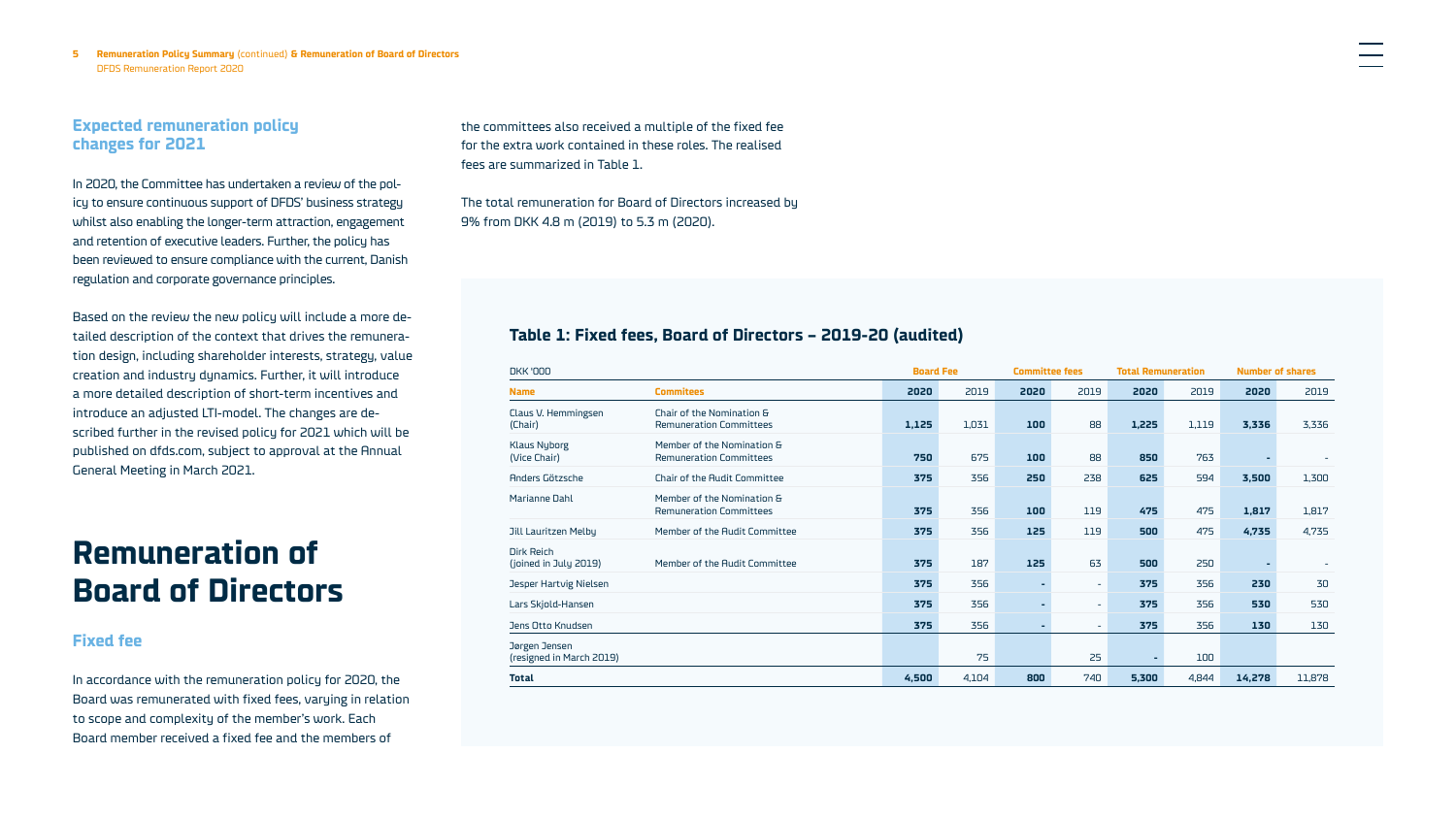### <span id="page-5-0"></span>**Remuneration of Executive Board**

The total remuneration of the Executive Board decreased by 5% from 2019 to 2020, from a total of DKK 19.2 m (2019) to a total of DKK 18.4 m (2020). The composition of the Executive Board also changed in 2019 and 2020, cf. Table 2. The CEO (former CFO) was appointed 1 May 2019, and the new CFO was appointed 1 January 2020.

The expensed remuneration of the CEO totalled DKK 12.1 m in 2020, representing an increase of 15% compared to 2019. Adjusted for the full year effect of being appointed during 2019, the increase represents ~6%.

The fixed pay amounted to DKK 7.9 m (65% of total pay, cf. figure 1), composed by base salary (DKK 6.9 m), pension (DKK 0.7 m) and benefits (DKK 0.3 m).

The variable pay (the STI) was DKK 2.2 m, corresponding to 80% of the target bonus and 32% of the base salary. The pay-out was determined by the Board, based on performance against the following targets:

- Financial targets (60%): performance was below the threshold for bonus pay-out
- Strategic and personal performance (40%): performance was at 200%, equaling 32% of base salary.

The main strategic and personal performance elements measured were:

• Covid-19 response, including safeguarding people and company

- Launch of strategic initiatives to cease opportunities and prepare for growth post the pandemic
- Launch of a climate plan with specific actions to reach 2030 goals of CO2-emission reductions
- Successful onboarding of a new executive management team.

As for the LTI, the CEO was granted share options valued at DKK 2 m for both 2019 and 2020.

The expensed remuneration of the CFO totalled DKK 7.4 m in 2020. As 2020 was the CFO's first year in DFDS, no comparative numbers are stated for 2019.

The fixed pay amounted to DKK 4.6 m (62% of total pay, cf. figure 1), composed of base salary (DKK 4.0 m), pension (DKK 0.4 m) and benefits (DKK 0.2 m).

**<sup>1</sup>** Torben Carlsen was registred as new CEO 1 May 2019. Prior to being appointed CEO, he was CFO. The base salary was adjusted 1 March 2019 according to the new role and not further adjusted in 2020. Hence, the difference between base salary in 2020 and 2019 reflects an annualisation. The STI increased from 2019 to 2020 by DKK 708,000. The LTI was unchanged.

**<sup>2</sup>** Karina Deacon was appointed CFO in DFDS 1 January 2020. At start she received a sign on bonus of 135,000 DKK included in 2020 STI.

**<sup>3</sup>** Niels Smedegaard resigned as CEO 30 April 2019.

**<sup>4</sup>**The granted value of LTI is the full award which covers a three year vesting period. This creates a difference to expensed value of LTI in financial statements.

#### **Table 2: Total remuneration, Executive Board – 2019-20 (audited)**

| DKK '000                          | <b>Base salaru</b> |                          | <b>Pension</b> |                          | <b>Benefits</b> |                          | <b>STI</b> |       | LTI (Grant) <sup>4</sup> |                          | <b>Total</b> |                          | <b>Number of shares</b> |         |
|-----------------------------------|--------------------|--------------------------|----------------|--------------------------|-----------------|--------------------------|------------|-------|--------------------------|--------------------------|--------------|--------------------------|-------------------------|---------|
|                                   | 2020               | 2019                     | 2020           | 2019                     | 2020            | 2019                     | 2020       | 2019  | 2020                     | 2019                     | 2020         | 2019                     | 2020                    | 2019    |
| Torben Carlsen, CEO <sup>1</sup>  | 6.900              | 5,750                    | 690            | 575                      | 333             | 294                      | 2,208      | 1,341 | 2,000                    | 1.788                    | 12.131       | 9,748                    | 123,850                 | 123,850 |
| Torben Carlsen, CFO <sup>1</sup>  |                    | 682                      |                | 68                       |                 | 59                       |            | 159   |                          | 212                      |              | 1,180                    |                         |         |
| Karina Deacon, CFO <sup>2</sup>   | 4.000              | $\overline{\phantom{a}}$ | 400            | $\overline{\phantom{a}}$ | 192             | $\overline{\phantom{a}}$ | 1.335      | ۰     | 1.500                    | $\overline{\phantom{a}}$ | 7.427        | $\overline{\phantom{a}}$ | 1.456                   | 1,456   |
| Niels Smedegaard CEO <sup>3</sup> | .                  | 4.618                    |                | 462                      |                 | 262                      |            | 1.847 |                          | 1.562                    |              | 8.751                    |                         |         |
| Total                             | 10,900             | 11.050                   | 1,090          | 1,105                    | 525             | 615                      | 3,543      | 3,347 | 3,500                    | 3,562                    | 19.558       | 19.679                   | 125.306                 | 125,306 |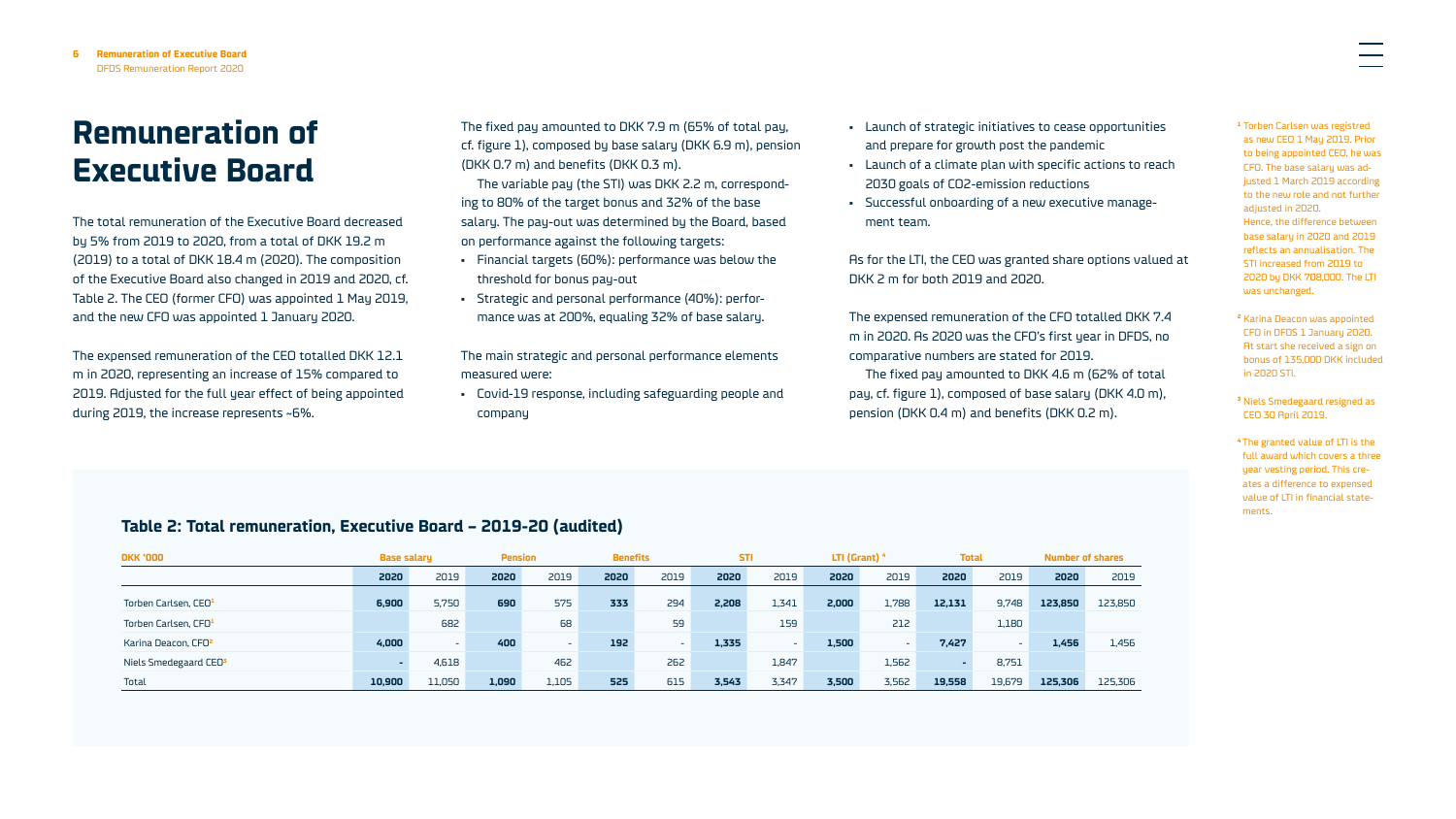The variable pay (the STI) was DKK 1.2 m, corresponding to 75% of the target bonus (30% of base salary). The pay-out was determined by the Board, based on performance against the following targets:

- Financial targets (60%): performance was below the threshold for bonus pay-out
- Strategic and personal performance (40%): performance was at 187.5%, equaling 30% of base salary.

The main elements of the strategic and personal performance measured were:

- Covid-19 response including safeguarding people and liquidity
- Lead savings initiatives across the DFDS Group
- Design and implement a finance organization with increased focus on business partnering.

As for the LTI, the CFO was granted share options at a value of DKK 1.5 m.

The Executive Board was granted a total of 177,936 share options in 2020 which equals a total of DKK 3.5 mill, cf. Table 3.

#### **Figure 1: Actual pay-mix Executive Board – 2020**

| <b>Torben</b>  | <b>Fixed</b> | <b>STI</b> | LTI |
|----------------|--------------|------------|-----|
| <b>Carlsen</b> | 65%          | 18%        | 17% |
| <b>Karina</b>  | <b>Fixed</b> | STI        | LTI |
| <b>Deacon</b>  | 62%          | 18%        | 20% |

### **Table 3: Granted share options, Executive Board**

|                              |                |                |                  |                          |                        |                               |                 | <b>Market value</b> |                |
|------------------------------|----------------|----------------|------------------|--------------------------|------------------------|-------------------------------|-----------------|---------------------|----------------|
|                              | 1 Jan.<br>2020 | <b>Granted</b> | <b>Cancelled</b> | <b>Exercised</b>         | <b>31. Dec</b><br>2020 | <b>Value at</b><br>grant date | <b>Exercise</b> | 31 Dec.<br>2020     | <b>Vesting</b> |
|                              | No.            | No.            | No.              | No.                      | No.                    | <b>DKK'000</b>                | price           | <b>DKK'000</b>      | month          |
| <b>Torben Carlsen, CEO</b>   |                |                |                  |                          |                        |                               |                 |                     |                |
| <b>Allocation in 2020</b>    |                | 101,678        |                  | $\overline{\phantom{a}}$ | 101,678                | 2.000                         | 314             | 3,305               | Feb 2023       |
| <b>Allocation in 2019 II</b> | 19.778         |                |                  | $\overline{\phantom{a}}$ | 19,778                 | 500                           | 291             | 586                 | Feb 2022       |
| <b>Allocation in 2019 I</b>  | 43,872         |                |                  | $\overline{\phantom{a}}$ | 43,872                 | 1,500                         | 335             | 786                 | Feb 2022       |
| <b>Allocation in 2018</b>    | 49,213         |                |                  | $\overline{\phantom{0}}$ | 49,213                 | 1,500                         | 383             | 413                 | Feb 2021       |
| <b>Allocation in 2017</b>    | 27,778         |                |                  | ٠                        | 27,778                 | 1,500                         | 390             | 261                 | Feb 2020       |
| <b>Allocation in 2016</b>    | 42,052         |                |                  | $\overline{\phantom{a}}$ | 42,052                 | 1,500                         | 262             | 945                 | Feb 2019       |
| <b>Total</b>                 | 182,693        | 101,678        | ٠                | ٠                        | 284,371                | 8,500                         |                 | 6,296               |                |
| Karina Deacon, CFO           |                |                |                  |                          |                        |                               |                 |                     |                |
| <b>Allocation in 2020</b>    |                | 76,258         |                  | $\overline{\phantom{a}}$ | 76,258                 | 1,500                         | 314             | 2,478               | Feb 2023       |
| <b>Total</b>                 |                | 76,258         |                  | ٠                        | 76,258                 | 1,500                         |                 | 2,478               |                |
| Niels Smedegaard, former CEO |                |                |                  |                          |                        |                               |                 |                     |                |
| <b>Allocation in 2019 I</b>  | 12.999         |                |                  | $\overline{\phantom{a}}$ | 12,999                 | 444                           | 335             | 233                 | Feb 2022       |
| <b>Allocation in 2018</b>    | 36.454         |                |                  | ٠                        | 36.454                 | 1,111                         | 383             | 306                 | Feb 2021       |
| <b>Allocation in 2017</b>    | 32,922         |                |                  | ٠                        | 32,922                 | 1.778                         | 390             | 309                 | Feb 2020       |
| <b>Allocation in 2016</b>    | 56,070         |                |                  | $\overline{\phantom{a}}$ | 56,070                 | 1,999                         | 262             | 1,260               | Feb 2019       |
| <b>Total</b>                 | 138,445        |                |                  | ٠                        | 138,445                | 5,332                         |                 | 2,108               |                |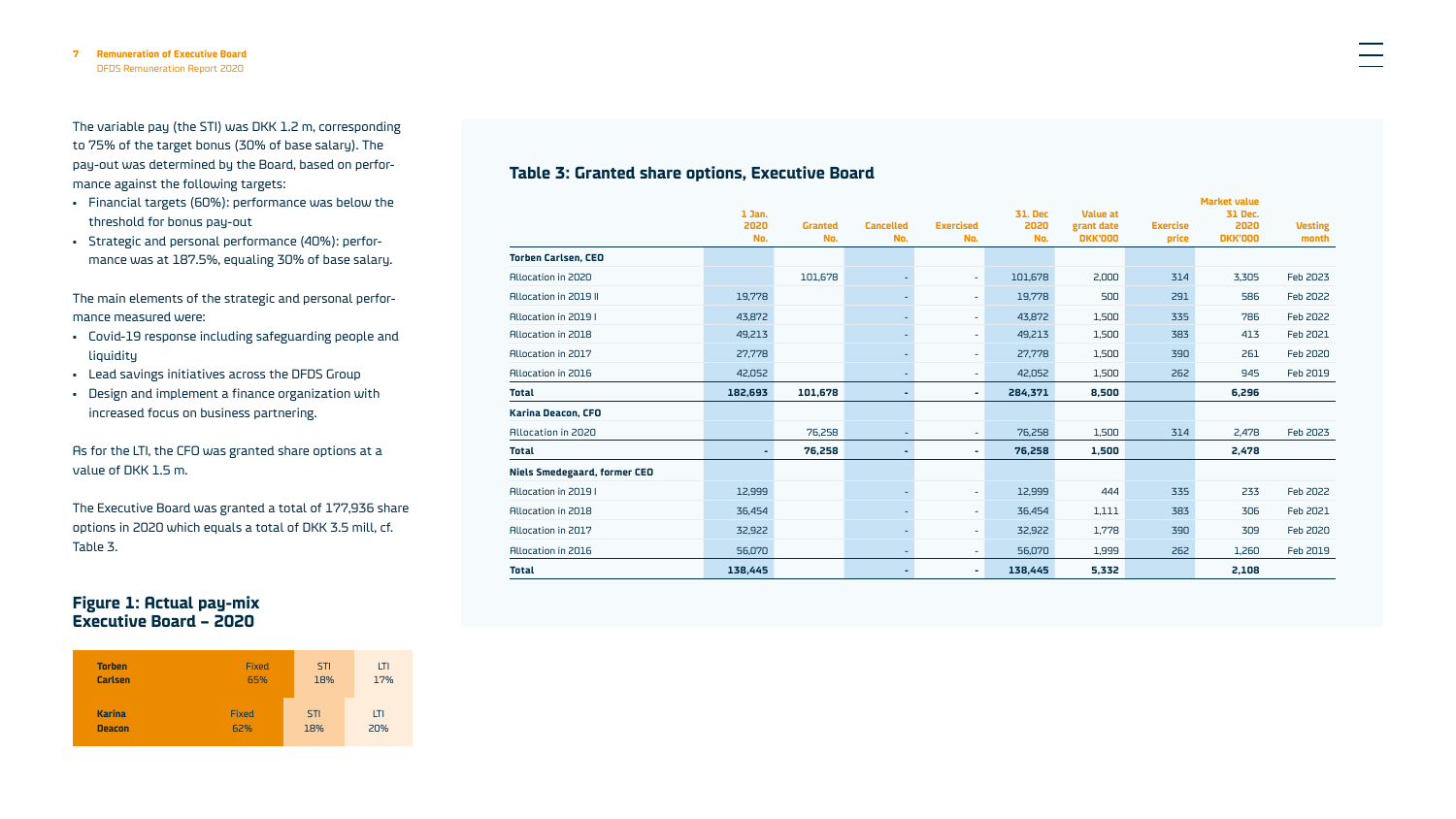### <span id="page-7-0"></span>**Executive remuneration key figures**

#### **Table 4: Executive remuneration key figures – 2017-20**

| <b>DKK'000</b>                                                       | <b>2020 %-change</b> |         |       | 2019 %-change |        | 2018 %-change |        |
|----------------------------------------------------------------------|----------------------|---------|-------|---------------|--------|---------------|--------|
| <b>Remuneration of Board of Directors</b>                            |                      |         |       |               |        |               |        |
| Claus V. Hemmingsen (Chair)                                          | 1,225                | 9%      | 1,119 | 40%           | 800    | 12%           | 713    |
| Klaus Nyborg (Vice Chair)                                            | 850                  | 11%     | 763   | 65%           | 463    | 37%           | 338    |
| Anders Götzsche (joined in March 2018)                               | 625                  | 5%      | 594   | 58%           | 375    |               |        |
| Marianne Dahl (joined in March 2017)                                 | 475                  | 0%      | 475   | 36%           | 350    | 33%           | 263    |
| Jill Lauritzen Melby                                                 | 500                  | 5%      | 475   | 19%           | 400    | 3%            | 388    |
| Dirk Reich (joined in July 2019)                                     | 500                  | 100%    | 250   |               |        |               |        |
| Jesper Hartvig Nielsen (joined in March 2018)                        | 375                  | 5%      | 356   | 58%           | 225    |               |        |
| Lars Skjold-Hansen                                                   | 375                  | 5%      | 356   | 19%           | 300    | 0%            | 300    |
| Jens Otto Knudsen                                                    | 375                  | 5%      | 356   | 19%           | 300    | 0%            | 300    |
| Jørgen Jensen (resigned in March 2019)                               |                      |         | 100   | $-75%$        | 400    | 3%            | 388    |
| Pernille Erenbjerg (resigned in March 2018)                          |                      |         |       |               | 162    | $-72%$        | 588    |
| Kent Vildbæk (resigned in March 2018)                                |                      |         |       |               | 75     | $-75%$        | 300    |
| Bent Østergaard (resigned in March 2017)                             |                      |         |       |               |        |               | 187    |
| <b>Remuneration of Executive Board (audited)</b>                     |                      |         |       |               |        |               |        |
| Torben Carlsen (CEO) <sup>1</sup>                                    | 12,131               | 24%     | 9,748 |               |        |               |        |
| Torben Carlsen (CFO) <sup>1</sup>                                    |                      |         | 1,180 | $-88%$        | 9,564  | 10%           | 8,663  |
| Karina Deacon (CFO) <sup>2</sup>                                     | 7.427                |         |       |               |        |               |        |
| Niels Smedegaard (CEO) <sup>3</sup>                                  |                      |         | 8,751 | $-44%$        | 15,502 | 11%           | 13,987 |
| <b>Financial Measures, DFDS A/S</b>                                  |                      |         |       |               |        |               |        |
| EBITDA before special items, Consolidated                            | 2,732                | $-25%$  | 3,633 | 21%           | 2,998  | 11%           | 2,702  |
| Profit before tax, Consolidated                                      | 466                  | $-66%$  | 1,371 | $-19%$        | 1,694  | 0%            | 1,686  |
| ROIC before special items, Consolidated                              | 3.5                  | $-57%$  | 8.1   | $-40%$        | 13.5   | -29%          | 19.0   |
| <b>TSR</b>                                                           | $-15%$               | $-160%$ | 25%   | $-230%$       | $-20%$ | $-439%$       | 6%     |
| EBITDA before special items, Parent Company                          | 1,758                | $-36%$  | 2,727 | 63%           | 1,670  | $-8%$         | 1,817  |
| Profit before tax, Parent Company                                    | 135                  | $-87%$  | 1,052 | $-59%$        | 2,540  | 35%           | 1,880  |
| Remuneration other, DFDS A/S (land-based and sea-based) <sup>4</sup> |                      |         |       |               |        |               |        |
| Average FTEs, Parent Company (ex. EB)                                | 2,474                | $-7%$   | 2,666 | 5%            | 2,539  | 5%            | 2,423  |
| Average pay, Parent Company (ex. EB)                                 | 448                  | 1%      | 442   | 4%            | 425    | 1%            | 420    |
| CEO Pay-Ratio <sup>5</sup>                                           | 27                   | $-7%$   | 29    | $-21%$        | 36     | 9%            | 33     |

**<sup>1</sup>** Torben Carlsen was registered as new CEO 1 May 2019. Prior to being appointed CEO, he was CFO. The base salary was adjusted 1 March 2019 according to the new role and not further adiusted in 2020.

**<sup>2</sup>** Karina Deacon was appointed 1 January 2020.

**<sup>3</sup>** Niels Smedegaard resigned as CEO 30 April 2019.

**<sup>4</sup>** The average salary across landbased (1/3 of the population) and sea-fearers (2/3 of the population) are partly misleading, due to the sea-farers being paid net salary according to DIS legislation.

**<sup>5</sup>** For purpose of calculating the CEO ratio, the total CEO pay for 2019 is calculated as 8 months pay for Torben Carlsen and 4 months pay for Niels Smedegaard.

## **Deviation from the Policy**

The actual remuneration for the Executive Board and Board of Directors is aligned with the policy and it is the view of the Committee and the Board that the Policy has not been deviated from.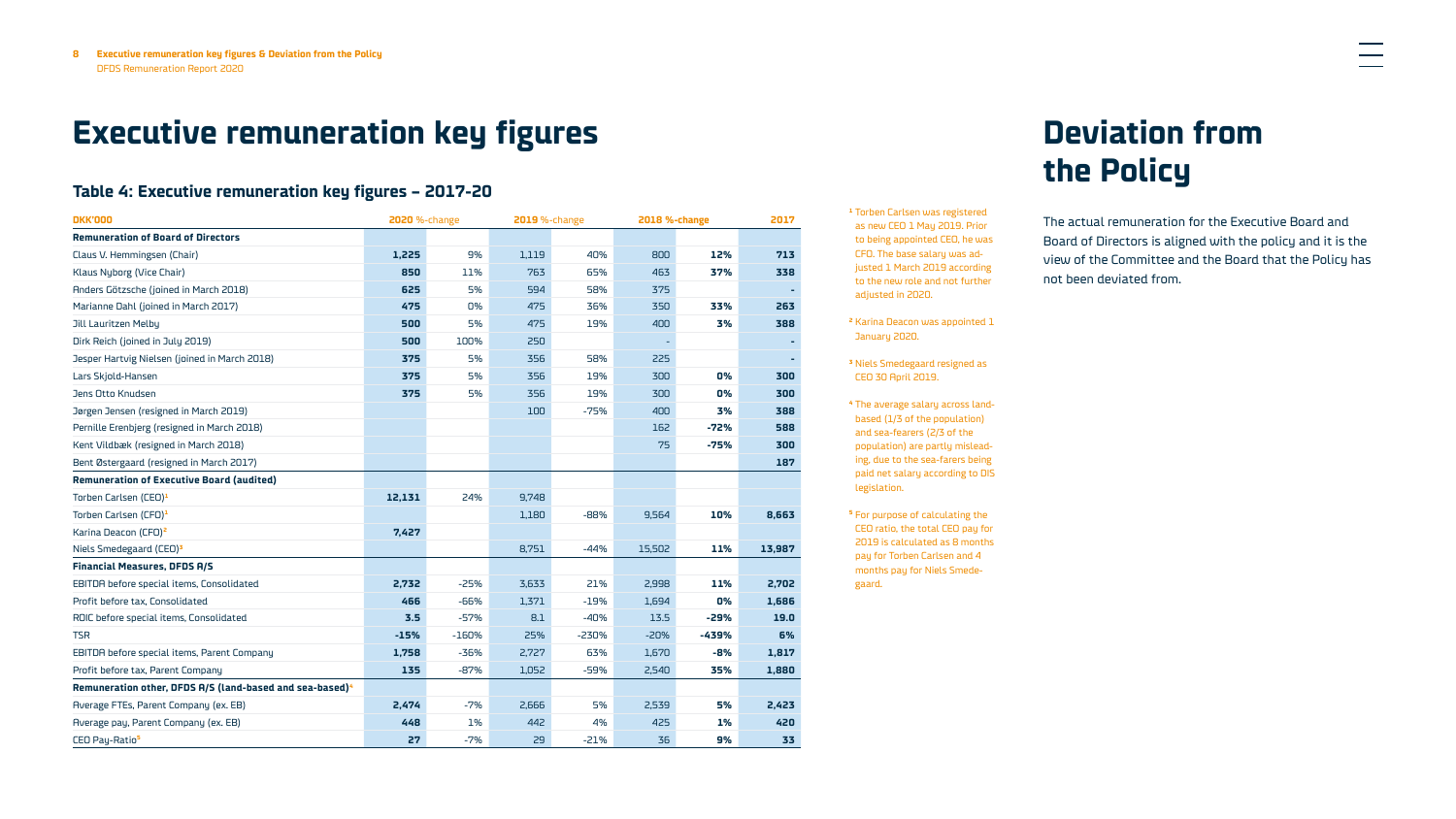## <span id="page-8-0"></span>**Board of Directors' statement on Remuneration Report**

The Board of Directors has considered and adopted the Remuneration report of DFDS A/S for the 2020 financial year.

The report has been prepared to meet the requirements of the section 139b of the Danish Companies Act and the Recommendations on Corporate Governance issued by the Danish Committee on Corporate Governance. The Remuneration Report describes the remuneration received by the Board of Directors and the Executive Board of DFDS A/S since 2017 as well as the relationship between the remuneration and DFDS' remuneration policy for 2020.

DFDS' remuneration policy entails the option to make use of a claw-back. This option has not been used.

It is the view of the Board of Directors that the executive remuneration for the financial year 2020 has been conducted in alignment with DFDS' remuneration policy and according to the above stated requirements.

The report will be presented for an advisory vote at the Annual General Meeting planned for March 2021.

**Board of Directors** Claus V. Hemmingsen *Chair* Klaus Nyborg *Vice Chair* Marianne Dahl Anders Götzsche Jill Lauritzen Melby Dirk Reich Jesper Hartvig Nielsen *Elected by the employees* Lars Skjold-Hansen *Elected by the employees* Jens Otto Knudsen *Elected by the employees* Copenhagen, 23 February 2021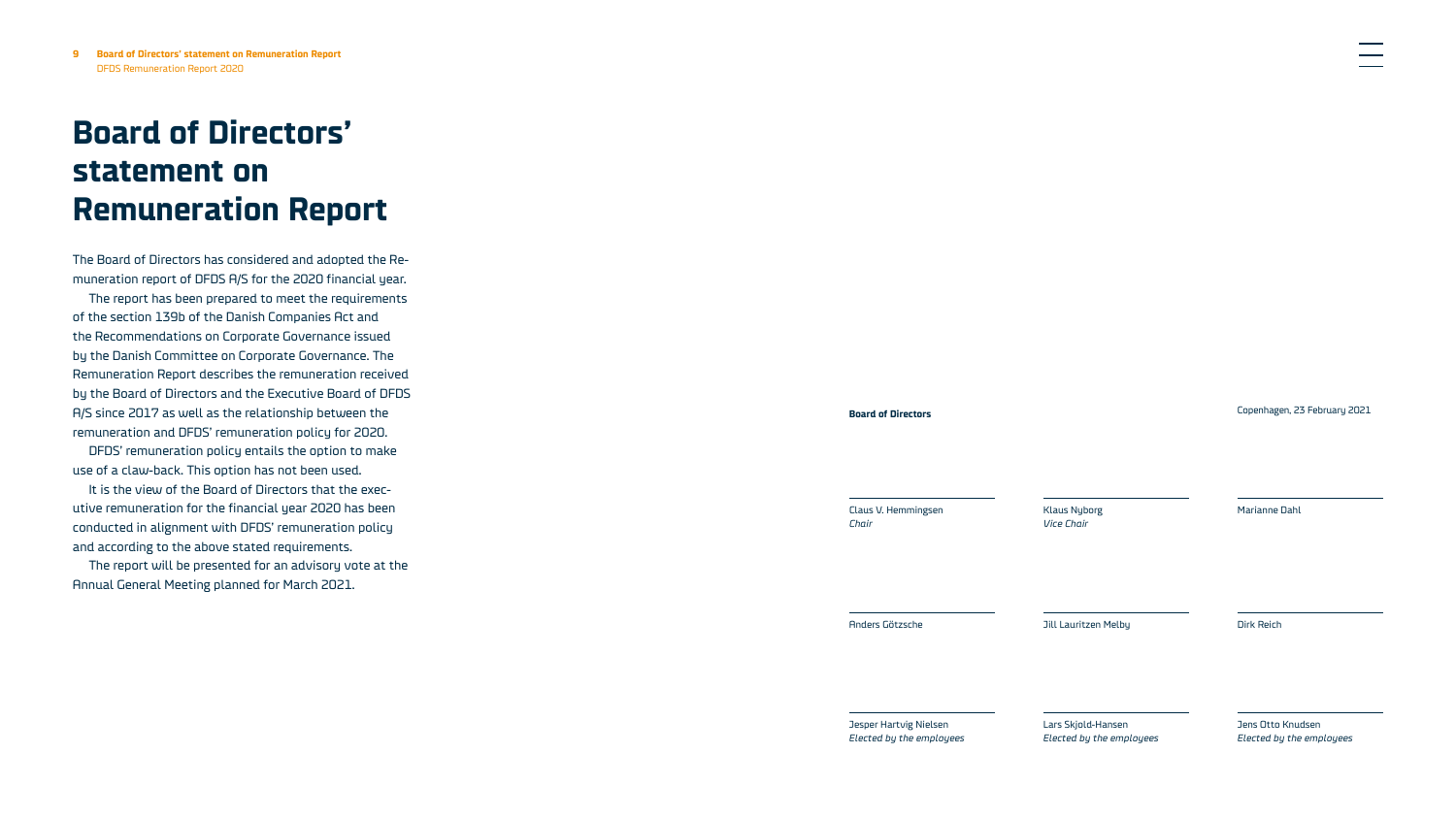### <span id="page-9-0"></span>**Independent Auditors' statement on Remuneration Report**

#### **To the shareholders of DFDS A/S**

As agreed with the Company's Board of Directors, we have examined that the Remuneration Report for DFDS A/S for the financial year 2020 includes the disclosures required by section 139 b(3) of the Danish Companies Act and that the information pertaining to remuneration, company performance and individual shareholdings included in the Remuneration Report are accurate and complete.

The degree of assurance we express in this report is reasonable.

#### **Board of Directors' responsibilities for the Remuneration Report**

The Board of Directors is responsible for the preparation of the Remuneration Report in accordance with section 139 b(3) of the Danish Companies Act and the Remuneration Policy dated 24 February 2020 as adopted by the Annual General Meeting.

The Board of Directors is also responsible for such internal control that the Board of Directors determines is necessary to enable the preparation of the Remuneration Report that is free from material misstatement, whether due to fraud or error.

**Auditor's independence and quality control** We are independent of DFDS A/S in accordance with the International Ethics Standards Board for Accountants' Code of Ethics for Professional Accountants (IESBA Code) and

additional requirements applicable in Denmark, and we have fulfilled our other ethical responsibilities in accordance with these rules and requirements, which rely on general principles regarding integrity, objectivity, professional competence and due care, confidentiality and professional conduct.

EY Godkendt Revisionspartnerselskab is subject to the International Standard on Quality Control (ISQC) 1 and thus uses a comprehensive quality control system, documented policies and procedures regarding compliance with ethical requirements, professional standards, applicable requirements in Danish law and other regulations.

#### **Auditor's responsibilities**

Our responsibility is to express a conclusion on Remuneration Report based on our examinations. We conducted our examinations in accordance with ISAE 3000 Assurance Engagements Other than Audits or Reviews of Historical Financial Information, and additional requirements under Danish audit legislation to obtain reasonable assurance for purposes of our conclusion.

As part of our examinations, we performed the below procedures:

- We have verified that the Remuneration Report includes the information on remuneration for each individual member of the Board of Directors and Executive Board as required by section 139 b(3), item 1-6 of the Danish Companies Act.
- We have reconciled the information on financial performance of DFDS A/S included in the Remuneration Report's table 4 to the financial highlights and other financial information as per the Annual Report for the financial year 2020 and, in addition, we have on a

sample basis recalculated the average remuneration by Full Time Equivalent excluding Executive Board for DFDS A/S.

- We have examined Management's process for recording, collecting and presenting information on fixed base salary, pension contribution, short term incentives (STI) and other benefits to the Executive Board in table 2 and remuneration to the Board of Directors in table 1 and on a sample basis verified such information to employment contracts and other agreements and actual disbursements.
- We have examined Management's process for recording, collecting and presenting information on long term incentives (LTI) to the Executive Board in table 3 and on a sample basis verified such information to contracts, individual allocated, vested and cancelled LTIs.
- We have examined Management's process for recording, collecting and presenting no. of shares held by the individual members of the Board of Directors in table 1 and Executive Board in table 2 and on a sample basis verified such information to supporting documentation.

In our opinion, the examinations performed provide a sufficient basis for our opinion.

#### **Conclusion**

In our opinion, the Remuneration Report, in all material respects, includes the disclosures required by section 139 b(3) of the Danish Companies Act and the information pertaining to remuneration, company performance and individual shareholdings included in the Remuneration Report are accurate and complete.

Copenhagen, 23 February 2021 EY Godkendt Revisionspartnerselskab CVR no. 30 70 02 28

Torben Bender *State Authorised Public Accountant mne21332*

Morten Weinreich Larsen *State Authorised Public Accountant mne42791*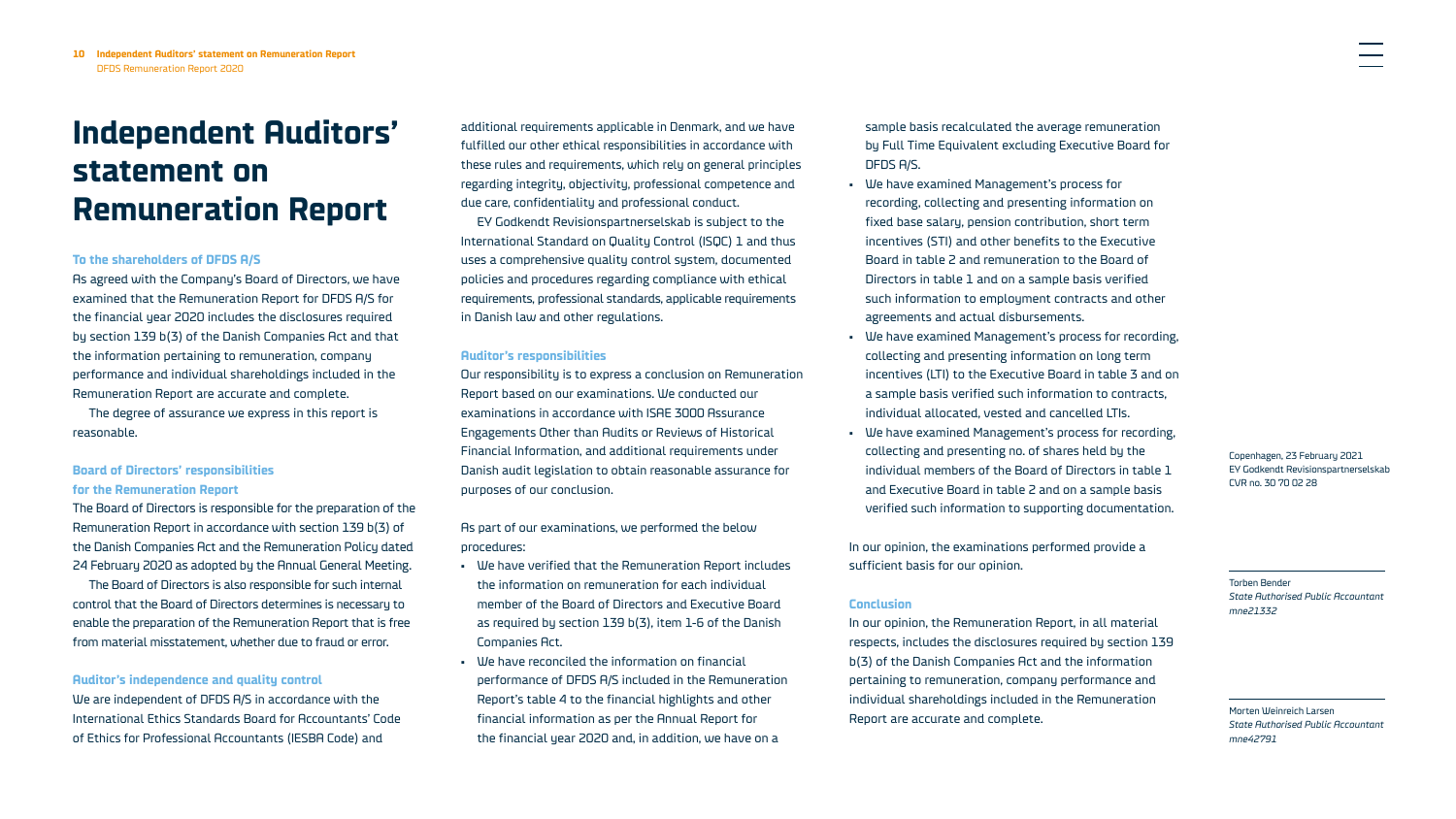# <span id="page-10-0"></span>**Appendix: Remuneration Policy 2020 Summary**

The tables below summarise the elements of the Remuneration Policy 2020 for the Board of Directors (Table 5) and Executive Board (Table 6):

### **Table 5: Remuneration Policy elements, Board of Directors – 2020**

| What                       | <b>Purpose</b>                                                                                                                                                                              | What and how much                                                                                                                                                                                                                                                                                                                                 |
|----------------------------|---------------------------------------------------------------------------------------------------------------------------------------------------------------------------------------------|---------------------------------------------------------------------------------------------------------------------------------------------------------------------------------------------------------------------------------------------------------------------------------------------------------------------------------------------------|
| Base Fee - Board           | To remunerate in relation to the scope and<br>complexity of work, similar to fees in comparable<br>listed companies.                                                                        | Board members: Base fee<br>Chair: may receive up to 3 times the Base Fee<br>Vice Chair: may receive up to 2 times the Base Fee.<br>Directors acceding or resigning during an election period will receive a pro rata share of<br>the annual fees.                                                                                                 |
| Base Fee - Committee       | Same as above.                                                                                                                                                                              | Chair of the Audit Committee: may receive up to an additional Base Fee<br>Other members: may receive up to half the Base Fee<br>Chair of the Remuneration Committee: may receive up to half the Base Fee<br>Chair of the Nomination Committee: may receive up to half the Base Fee<br>Other members: may receive up to one-third of the Base Fee. |
| Ad hoc Fee                 | To remunerate for additional ad-hoc task, if<br>agreed by the Board of Directors.                                                                                                           | Fixed fee as per agreement with the Board. To be presented in the notes to the annual<br>report and/or the remuneration report.                                                                                                                                                                                                                   |
| Contributions and expenses | To cover social security taxes imposed by foreign<br>authorities on such fees.<br>To reimburse expenses incurred by the Directors<br>in connection with board and/or committee<br>meetings. | Reasonable contributions and expenses, subject to approval from the Committee.                                                                                                                                                                                                                                                                    |
| Insurance                  | To provide the Directors with insurance.                                                                                                                                                    | The Directors are covered by a customary D&O insurance policy with coverage deemed<br>sufficient by the Board of Directors in relation to the size and nature of the business<br>of DFDS.<br>To the extent that insurance coverage proves insufficient DFDS may in certain cases<br>cover additional claims.                                      |
| Pension                    | None                                                                                                                                                                                        | None                                                                                                                                                                                                                                                                                                                                              |
| Incentive plan             | None                                                                                                                                                                                        | Employee-elected members of the Board may receive incentive pay in their capacity as<br>employees of DFDS.                                                                                                                                                                                                                                        |